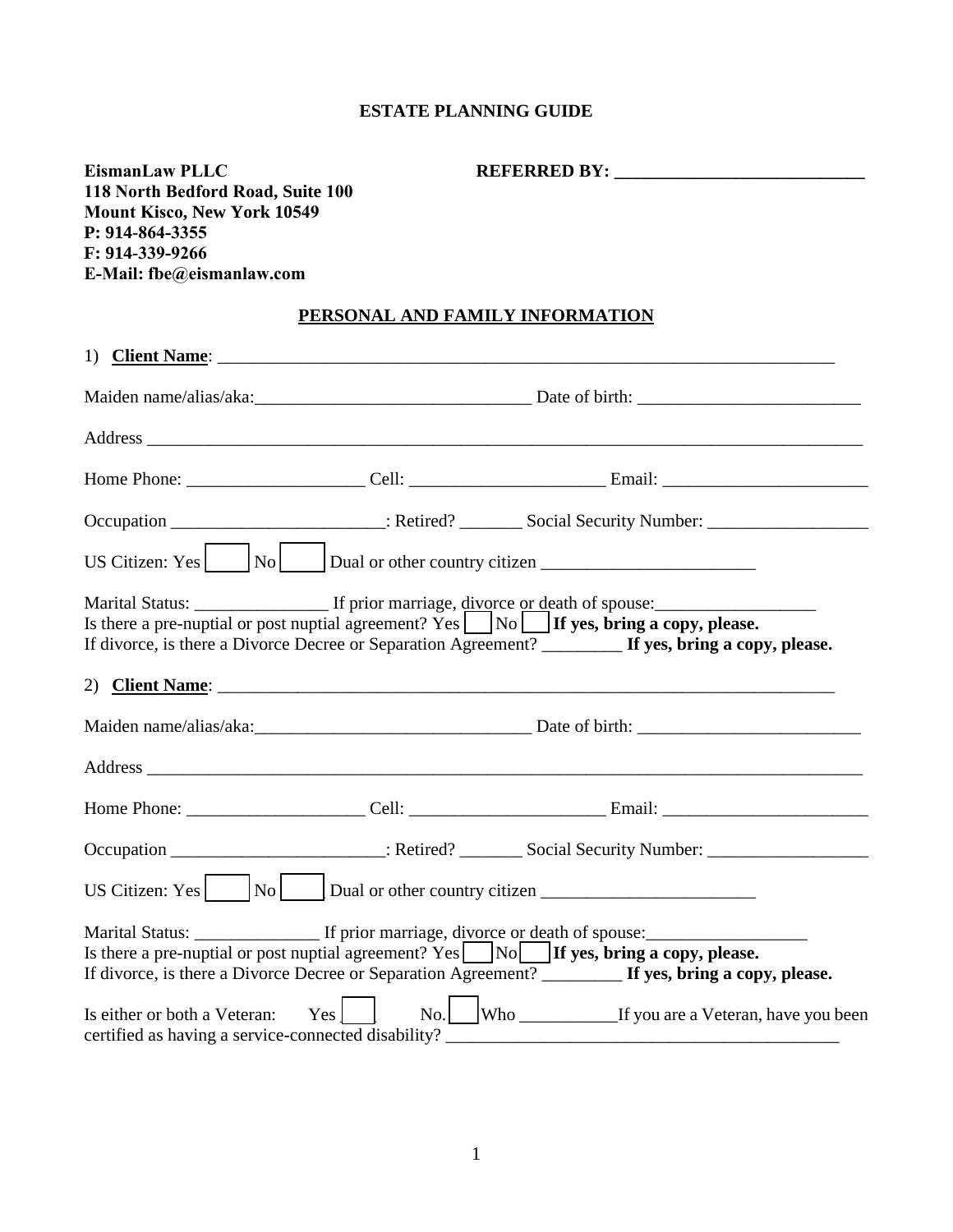3) A. Burial Plots

|                                         |                   |               | Section Let Lot _________ Deed No. _____________ Owner __________________________           |
|-----------------------------------------|-------------------|---------------|---------------------------------------------------------------------------------------------|
|                                         |                   |               | B. Have you made funeral plans or discussed your wishes? _______________________            |
| 4) Children<br>Name                     |                   |               | Birth Date Marital Status Address/Phone                                                     |
|                                         |                   |               |                                                                                             |
| If so, list names and indicate which:   |                   |               | Are any children adopted? Yes $\Box$ No $\Box$ Are any children from prior marriage? $\Box$ |
| 5) Grandchildren                        |                   |               |                                                                                             |
| Name                                    | <b>Birth Date</b> | Parent's Name | Address                                                                                     |
|                                         |                   |               |                                                                                             |
| Are any grandchildren adopted? Yes   No |                   |               |                                                                                             |
| If so, list names:                      |                   |               |                                                                                             |

6) Are any members of your family disabled, with a possibility of qualifying for social services programs (e.g., Medicaid), or possibly needing a special/supplemental needs trust?



If yes, please state the nature and prognosis of the disability, and any governmental or other agencies providing aid, the agency and aid provided.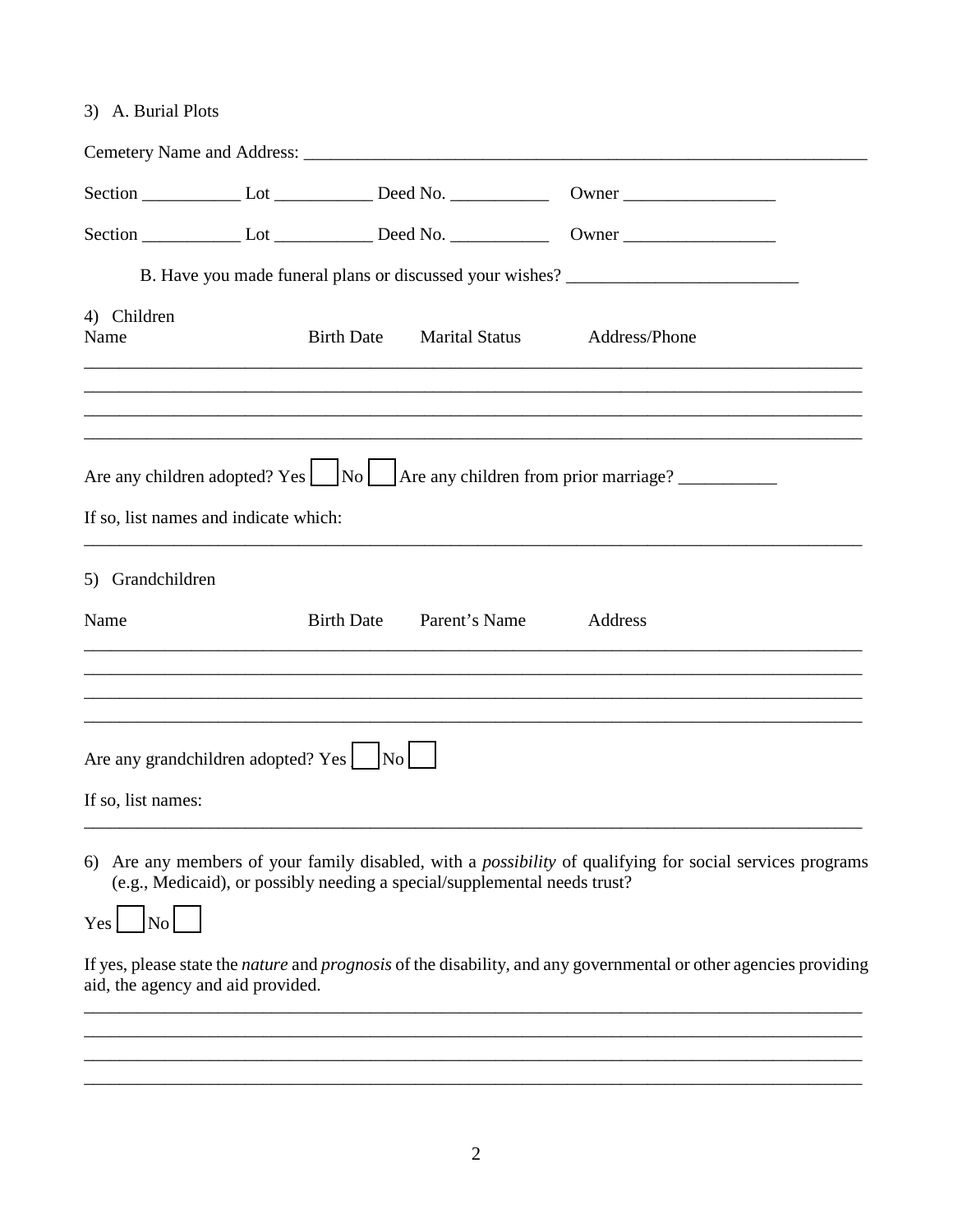## **ASSETS**

| 1) Have you created or funded any trusts? | $Yes \_ No \_$ |  |  |
|-------------------------------------------|----------------|--|--|
|-------------------------------------------|----------------|--|--|

2) Are you a beneficiary of any existing trust?  $Yes$   $\Box$  No

If yes, please name the trust and your interest in the trust. **Please provide a copy.** 

**Personal Balance Sheet**: Next to each asset, please indicate whether the asset is jointly owned (and name of the joint owner), in your name alone, or in any other name (e.g., trust). Please also indicate the rounded current value next to each asset. You do not need to put in account numbers

\_\_\_\_\_\_\_\_\_\_\_\_\_\_\_\_\_\_\_\_\_\_\_\_\_\_\_\_\_\_\_\_\_\_\_\_\_\_\_\_\_\_\_\_\_\_\_\_\_\_\_\_\_\_\_\_\_\_\_\_\_\_\_\_\_\_\_\_\_\_\_\_\_\_\_\_\_\_\_\_\_\_\_\_\_\_\_ \_\_\_\_\_\_\_\_\_\_\_\_\_\_\_\_\_\_\_\_\_\_\_\_\_\_\_\_\_\_\_\_\_\_\_\_\_\_\_\_\_\_\_\_\_\_\_\_\_\_\_\_\_\_\_\_\_\_\_\_\_\_\_\_\_\_\_\_\_\_\_\_\_\_\_\_\_\_\_\_\_\_\_\_\_\_\_

| 3) Bank Accounts/CDs (non-retirement)                                                                                | Ownership             | <b>Amounts</b>                          |
|----------------------------------------------------------------------------------------------------------------------|-----------------------|-----------------------------------------|
|                                                                                                                      |                       | <u> 1989 - Johann Barbara, martxa a</u> |
|                                                                                                                      |                       | $\frac{\text{S}}{\text{S}}$             |
| <u> 1989 - Johann Barn, amerikansk politiker (* 1908)</u>                                                            |                       | $\frac{1}{2}$                           |
|                                                                                                                      |                       |                                         |
|                                                                                                                      |                       |                                         |
| 4) Non-Retirement Stocks/Bonds/Brokerage other<br><b>Investment Accounts</b>                                         | Ownership             | <b>Amounts</b>                          |
|                                                                                                                      |                       |                                         |
|                                                                                                                      |                       |                                         |
|                                                                                                                      |                       | $\frac{\text{S}}{\text{S}}$             |
|                                                                                                                      |                       | $\sim$                                  |
| <u> 2000 - 2000 - 2000 - 2000 - 2000 - 2000 - 2000 - 2000 - 2000 - 2000 - 2000 - 2000 - 2000 - 2000 - 2000 - 200</u> |                       |                                         |
| 5) Real estate or cooperative apartment (specify ownership and if primary residence or vacation property)            |                       |                                         |
| Address and ownership                                                                                                | Market Value Mortgage | Net Value                               |

| If you have need nuananty in mana than and state, in which state are you a needeath. |  |  |
|--------------------------------------------------------------------------------------|--|--|

If you have real property in more than one state, in which state are you a resident?

\_\_\_\_\_\_\_\_\_\_\_\_\_\_\_\_\_\_\_\_\_\_\_\_\_\_\_\_\_\_\_\_\_\_\_\_\_\_\_\_\_\_\_\_\_\_\_\_.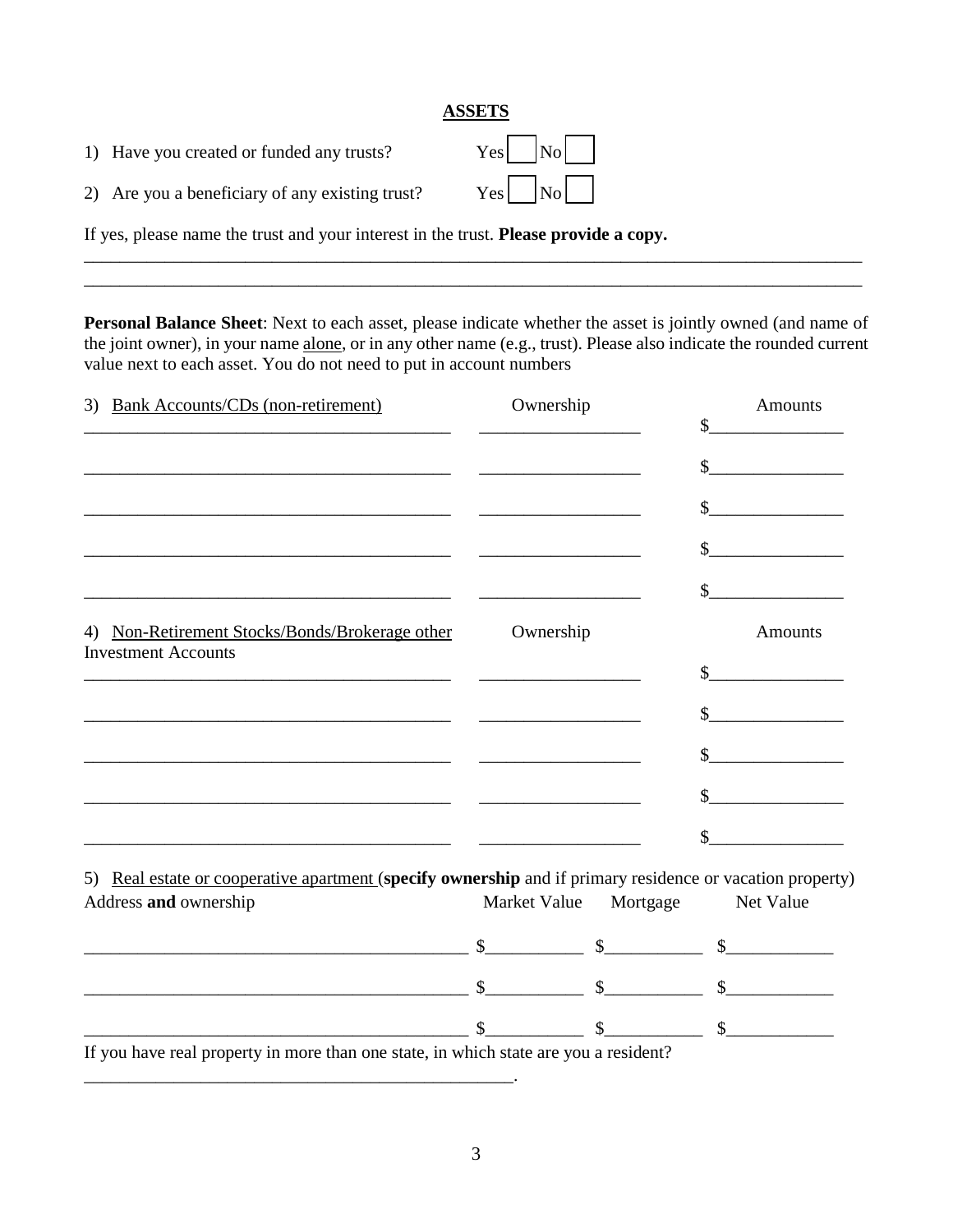6) Miscellaneous Estimated value of personal effects (e.g., furniture, antiques, paintings, stamp collections, silverware, jewelry, books, automobiles and boats): \$\_\_\_\_\_\_\_\_\_\_\_\_\_\_\_\_\_\_\_\_\_\_\_\_\_\_\_

\_\_\_\_\_\_\_\_\_\_\_\_\_\_\_\_\_\_\_\_\_\_\_\_\_\_\_\_\_\_\_\_\_\_\_\_\_\_\_\_\_\_\_\_\_\_\_\_\_\_\_\_\_\_\_\_\_\_\_\_\_\_\_\_\_\_\_\_\_\_\_\_\_\_\_\_\_\_\_\_\_\_\_\_\_\_\_

List individual items if they are valued over \$5,000 or insured separately or a collection:

| 7) Business Interests: Please bring a copy of relevant documents (e.g. By-Laws or Operating Agreement)                 |       |                                                                                                                       |
|------------------------------------------------------------------------------------------------------------------------|-------|-----------------------------------------------------------------------------------------------------------------------|
| Form of business: Sole proprietorship $\Box$ Partnership $\Box$ C-corp. $\Box$ S-corp. $\Box$  LLC $\Box$              |       |                                                                                                                       |
|                                                                                                                        |       |                                                                                                                       |
|                                                                                                                        |       |                                                                                                                       |
| 8) Other assets (e.g., royalties, copyrights, limited partnerships, contract rights)                                   |       |                                                                                                                       |
| Description and ownership                                                                                              |       | Value                                                                                                                 |
| <u> 1989 - Johann Barn, amerikan bernama di sebagai bernama di sebagai bernama di sebagai bernama di sebagai bern</u>  |       | <u> 1989 - Jan Barat, prima prima prima prima prima prima prima prima prima prima prima prima prima prima prima p</u> |
| <u> 1989 - Johann Barn, amerikan berkema di sebagai berkema di sebagai berkema di sebagai berkema di sebagai berke</u> |       | $\frac{1}{2}$                                                                                                         |
| <u> 1989 - Johann Stoff, amerikansk politiker (d. 1989)</u>                                                            |       | $\frac{1}{2}$                                                                                                         |
|                                                                                                                        |       |                                                                                                                       |
| 9) Liabilities                                                                                                         |       |                                                                                                                       |
| Bills payable (if over \$10,000):                                                                                      |       |                                                                                                                       |
| Mortgages payable:                                                                                                     |       | $\sim$                                                                                                                |
| Bank and collateral loans:                                                                                             |       |                                                                                                                       |
| Other obligations:                                                                                                     |       |                                                                                                                       |
| Description                                                                                                            |       | Amount                                                                                                                |
|                                                                                                                        |       |                                                                                                                       |
|                                                                                                                        |       |                                                                                                                       |
| 10) Life Insurance                                                                                                     |       |                                                                                                                       |
|                                                                                                                        | Owner |                                                                                                                       |
| Type of Policy (Term/whole life, etc.)                                                                                 |       | Death Benefit \$                                                                                                      |
|                                                                                                                        |       |                                                                                                                       |
|                                                                                                                        |       |                                                                                                                       |
|                                                                                                                        |       |                                                                                                                       |
|                                                                                                                        |       |                                                                                                                       |
|                                                                                                                        |       |                                                                                                                       |
|                                                                                                                        |       |                                                                                                                       |
|                                                                                                                        |       |                                                                                                                       |